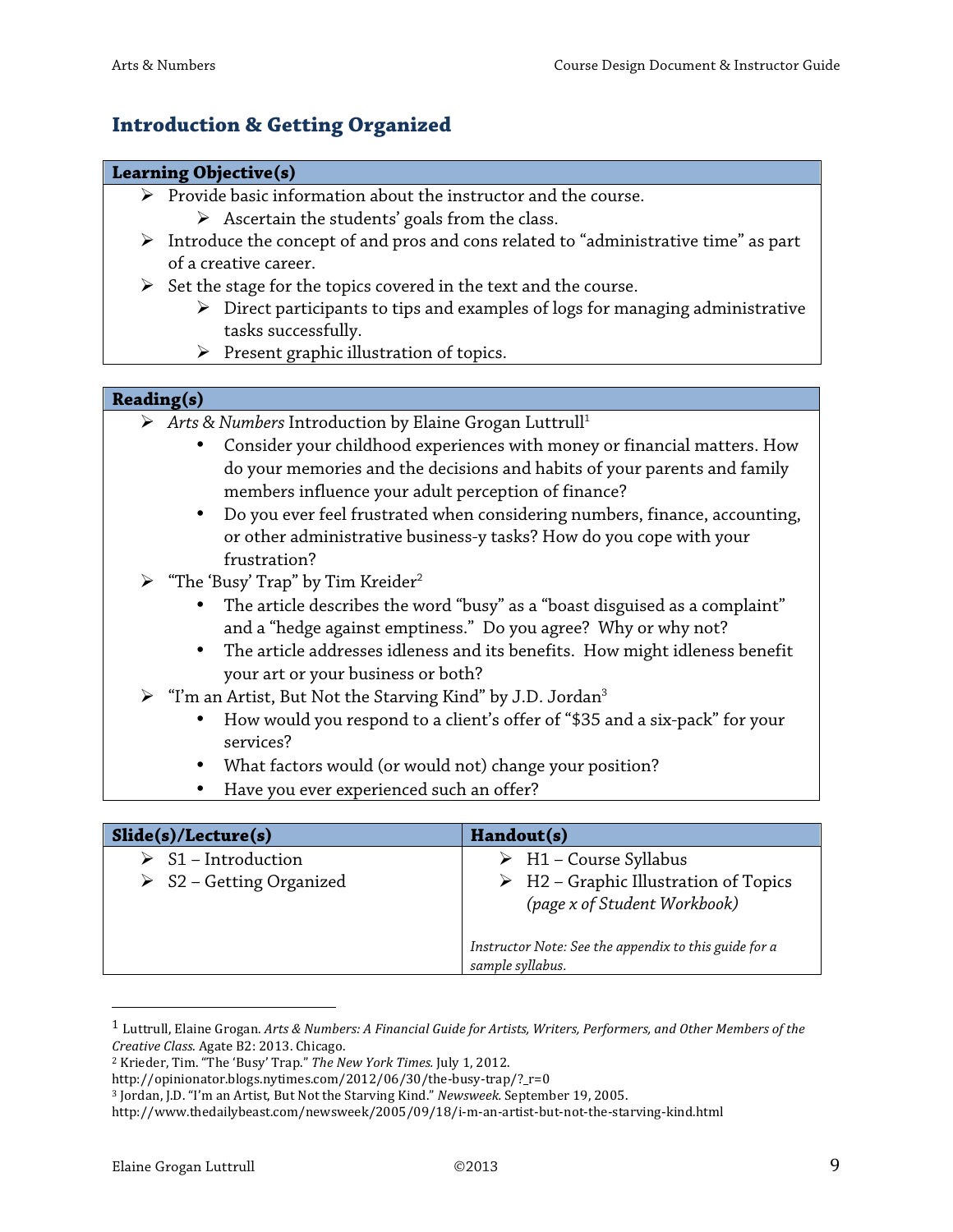## **Activity (ies)**

- $\blacktriangleright$  Make the Case<sup>4</sup>
	- In small groups, make the case for the importance of arts literacy to nonartists.
	- Define your non-artist "adversary." What is his/her professional and bias against the arts? Why?
	- List a few arguments for why he/she should have a basic understanding of the arts.
	- Be prepared to share your arguments with the class.

*Instructor Note: As students present arguments, document them in front of the class. Then present the same arguments as reasons why creative entrepreneurs should master business basics.*

## **Assignment(s)**  $\triangleright$  None

"""""""""""""""""""""""""""""""""""""""""""""""""""""""

<sup>&</sup>lt;sup>4</sup> I described my success with this activity in a paper presented at SECAC 2013 entitled, "When I Grow Up I Want to Budget."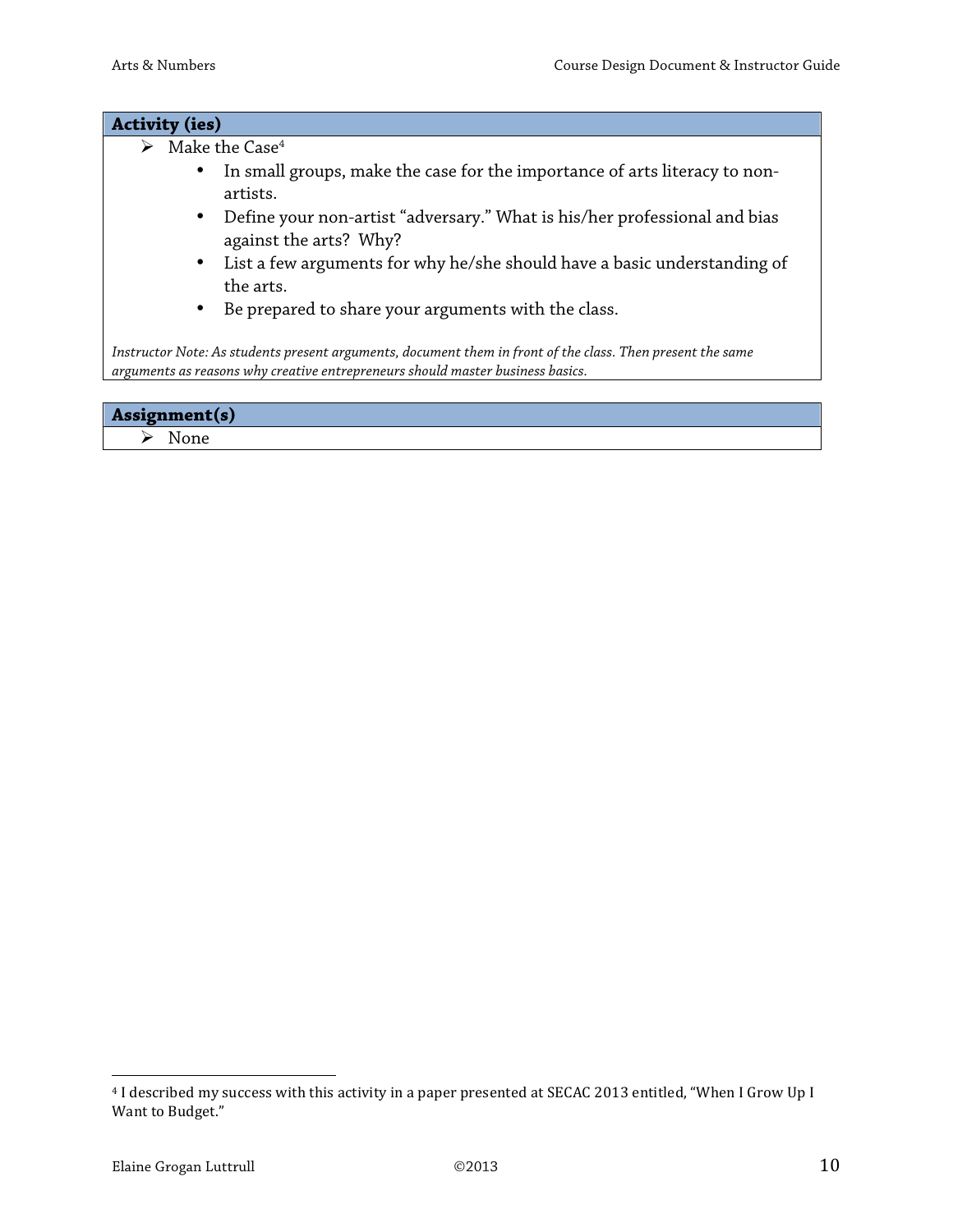# **Portfolio Careers**

## **Learning Objective(s)**

- $\triangleright$  Introduce the concept of a portfolio career and define the three main components (starring role, supporting cast roles, production assistance).
	- $\triangleright$  Discuss whether (or not) having a portfolio career equates to creative failure.
- $\triangleright$  Provide examples of successful portfolio careers in the creative community.
	- $\triangleright$  Apply the concepts of a portfolio career to students' own career aspirations.

## **Reading(s)**

- ! *Arts & Numbers* Chapter 1 by Elaine Grogan Luttrull5
	- Do you think it is acceptable to be numerically illiterate? Why or why not?
	- Describe your vision for yourself as a creative professional. Where do you fall on the artistic spectrum? Where do you fall within the employment graph? What might your median salary be?
- ! *Arts & Numbers* Chapter 2 by Elaine Grogan Luttrull6
	- Think about the idea that risk has been transferred from employers to employees (e.g., pensions, healthcare, independent contractors versus employees, retirement support, etc.). Is this assertion consistent with your observations? Is it a good or bad thing?
	- How do you reconcile the idea of changing and evolving career goals with your plans for your future? Is it petrifying or liberating?
- "Making a Living, One Project at a Time" by Eilene Zimmerman<sup>7</sup>
	- The article discusses freelancing as a luxury career of sorts (something experienced professionals choose). Do you agree with that assessment?
	- What tips from the article surprised you?
- $\triangleright$  "Six Reasons Why Ballet Dancers Make Awesome Employees" by Sarah Jukes<sup>8</sup>
	- What is your reaction to the author's list? Do you think creative entrepreneurs make better employees? Why or why not?
	- How does this article relate to the "Make the Case" activity?
- $\triangleright$  "No Jobs? Young Graduates Make Their Own" by Hannah Seligson<sup>9</sup>
	- Does Scott Gerber's experience resonate with you? Do you observe similar trends from your peers?
	- How does this article affect your perception of your career? Does it change your goals?

- <sup>7</sup> Zimmerman, Eileen. "Making a Living, One Project at a Time." The New York Times. August 25, 2012.
- http://www.nytimes.com/2012/08/26/jobs/making-a-living-one-project-at-a-time-career-couch.html

<sup>&</sup>quot;"""""""""""""""""""""""""""""""""""""""""""""""""""""" 5 Luttrull, Elaine Grogan. Arts & Numbers: A Financial Guide for Artists, Writers, Performers, and Other Members of the *Creative Class. Agate B2: 2013. Chicago.* 

 $6$  Luttrull, Elaine Grogan. Arts & Numbers: A Financial Guide for Artists, Writers, Performers, and Other Members of the *Creative Class. Agate B2: 2013. Chicago.* 

<sup>&</sup>lt;sup>8</sup> Jukes, Sarah. "Six Reasons Why Ballet Dancers Make Awesome Employees." SarahJukes.com. January 31, 2013. http://sarahjukes.com/2013/01/31/6-reasons-why-ballet-dancers-make-awesome-employees/

<sup>&</sup>lt;sup>9</sup> Seligson, Hannah. "No Jobs? Young Graduates Make Their Own." The New York Times. December 11, 2010. http://www.nytimes.com/2010/12/12/business/12yec.html?pagewanted=all